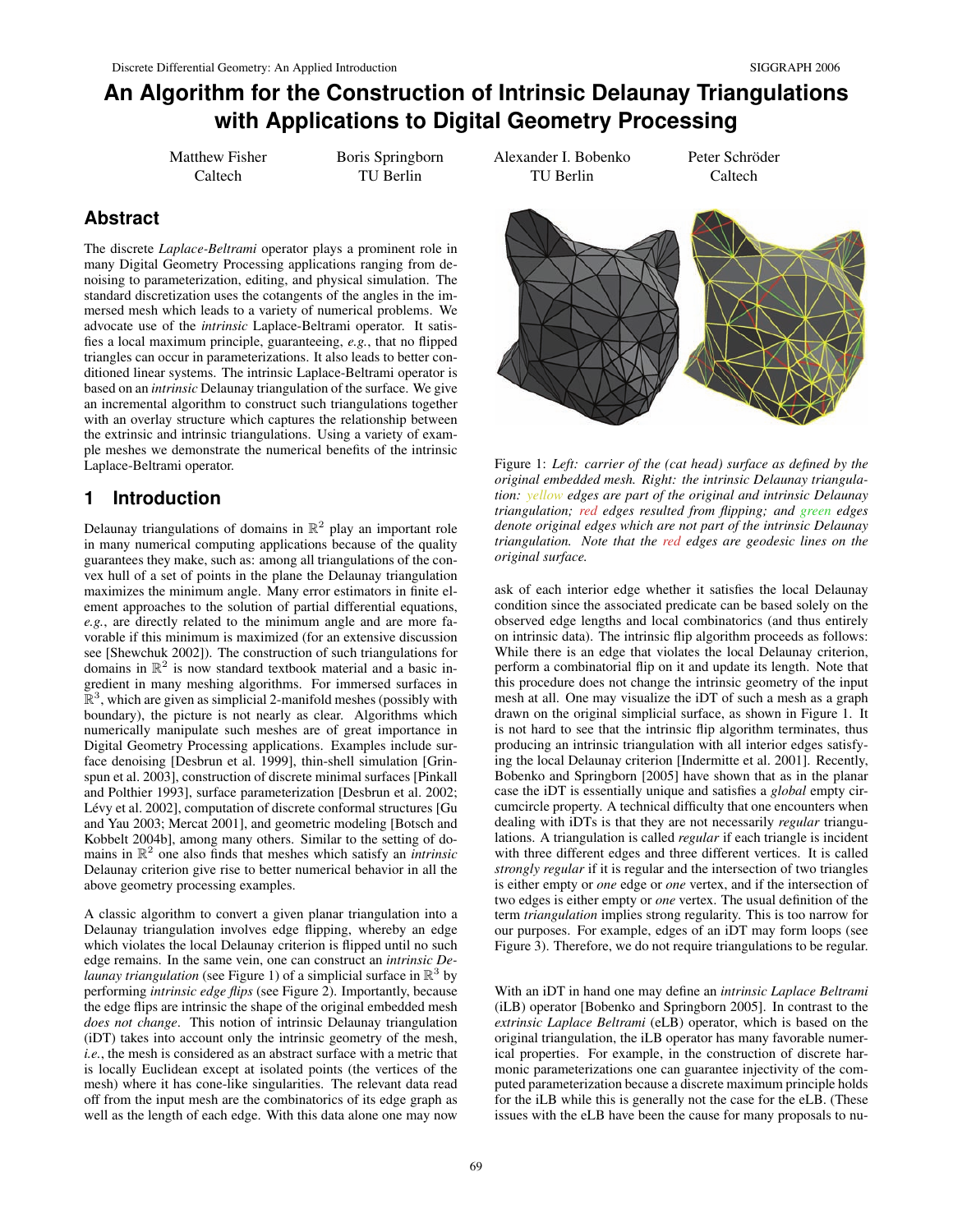Discrete Differential Geometry: An Applied Introduction SIGGRAPH 2006



Figure 2: *Given a pair of adjacent triangles in* R 3 *their intrinsic geometry can be visualized by isometrically mapping them to the plane. If the edge is not Delaunay it is flipped inside the original surface (original edge: green; flipped edge: red). The flipped edge is a geodesic segment in this surface and the surface remains unchanged.*

merically "fix" the eLB.) More generally, the iLB is numerically better conditioned than the eLB leading to more efficient applications in particular when higher powers of the iLB are required. The iDT is also useful in other settings. For example, Circle Patterns [Kharevych et al. 2006], used in the construction of discrete conformal maps, require the intrinsic Delaunay property of each edge. In that setting the use of iDTs leads to results with far lower quasi-conformal distortion (see Figure 8).

**Contributions** In this paper we describe an algorithm for the construction of iDTs for immersed simplicial 2-manifold meshes (possibly with boundary) of arbitrary topology. A first version of the algorithm performs intrinsic edge flips only and requires little more than a standard edge based data structure. In some applications one also requires knowledge of the original (extrinsic) edges crossed by the intrinsic (geodesic) triangulation edges. This requires the maintenance of an overlay data structure. We show that this structure can be built incrementally during flipping and depends *only* on combinatorial predicates. It is well known that edge flipping can have a long running time (edge flipping in planar triangulations, *e.g.*, takes  $\Theta(n^2)$  time). Empirically we find the algorithm to run quite fast however, and its runtime to be easily dominated by subsequent numerical computing tasks. We present statistics for a variety of input meshes and show, among other observations, that the condition number of the associated Laplace-Beltrami operator can be noticeably reduced when using the iDT. Coupled with the guarantee of satisfying a discrete maximum principle, this results in more robust and efficient numerical behavior for a host of DGP applications.

# **2 Intrinsic Delaunay Triangulations**

We begin this section with a brief recall of the relevant intrinsic geometry of piecewise linearly immersed simplicial meshes, before describing the edge flipping algorithm without (Section 2.2) and with (Section 2.3) overlay maintenance.

#### **2.1 Piecewise Flat Surfaces**

A *piecewise flat surface* (PF surface) is a 2-dimensional manifold equipped with a metric such that every interior point of the manifold has a neighborhood that is isometric to a neighborhood in the plane, *except* for a number of isolated points, the *cone points*. Each cone point has a neighborhood that is isometric to a neighborhood of the apex of a Euclidean cone. Small circles of radius  $r$  around a cone point have length  $\alpha r$  with  $\alpha \neq 2\pi$ . The number  $\alpha$  is the *cone angle* of the cone point (which may be smaller or larger than 2π). Its *Gaussian curvature* is  $2π - α$ . We always assume that the boundary of a PF surface, if present, is piecewise geodesic.

A concrete way to construct PF surfaces is through gluing polygons: take a set of planar polygons together with a partial isometric edge pairing, *i.e.*, a set of pairs of different polygon edges such that the edges in each pair have the same length and every edge is contained in at most one pair. Gluing the polygons along the paired edges one obtains a PF surface. The unpaired edges make up the boundary. We emphasize that the notion of a PF surface belongs to the *intrinsic geometry of surfaces*: here we are not interested in whether or how a PF surface can be isometrically embedded in  $\mathbb{R}^3$ . When we speak of gluing polygons together, we mean the abstract construction of identifying corresponding points along the edges.

A possible representation which describes a *triangulation of a PF surface* consists of a graph structure to describe an abstract surface triangulation (which need not be regular) together with a labeling of the edges by positive numbers signifying edge length. The only constraint on the edge lengths is that they must satisfy the triangle inequalities for each face. For if that is the case, one can construct all the triangles and glue them to obtain a PF surface. All cone points are vertices of the triangulation. Such a triangulation is a *Delaunay triangulation of a PF surface* if for each interior edge the local Delaunay criterion is satisfied: the sum of the opposite angles in the adjacent triangles is less than  $\pi$ . For more on Delaunay triangulations of PF surfaces see [Bobenko and Springborn 2005] and references therein.

**Note:** Since a Delaunay triangulation of a PF surface is not necessarily regular, it is essential that the data structure which is used to represent the abstract surface triangulation can represent nonregular triangulations. For example, winged-edge, half-edge, or quad-edge data structures may be used. A data structure based on triangle-vertex incidences is not suited.

#### **2.2 Intrinsic Delaunay Flipping Algorithm**

Any 3D surface mesh with flat faces is intrinsically a PF surface. In general, every vertex of such a mesh is a cone vertex. Suppose an immersed surface (in  $\mathbb{R}^3$ ) is given in the form of a 2-manifold triangle mesh. More precisely, we have a 2-manifold complex  $K = (V, E, T)$  of vertices, edges, and triangles together with the point positions  $P(v_i) = p_i \in \mathbb{R}^3$  (one for each vertex  $v_i \in V$ ). Piecewise linear (PL) interpolation over each triangle then defines the *carrier* of the surface. For this surface we seek an iDT. This triangulation depends only on the complex  $K$  and metric data associated with each edge  $e_{ij} \in E$ . This metric data is the Euclidean length  $L(e_{ij}) = l_{ij} = ||p_i - p_j||$  of each embedded edge  $e_{ij} \in E$ . The pair  $(K, L)$  constitutes the input to the iDT algorithm which returns a complex with corresponding *intrinsic* lengths  $(\tilde{K}, \tilde{L})$ . Note that once  $L$  is computed  $P$  will play no further role in the algorithm.

For each edge in  $\tilde{E}$  we will also report all edges in  $E$  crossed by it (if any). Note that an edge in  $\tilde{E}$  may cross a given edge in  $E$ multiple times.

While  $K$  is generally strongly regular, we do not require regularity. In fact, the output of the algorithm will in general not be regular (see Figure 3).



Figure 3: *Even if the input mesh is strongly regular it is quite easy to arrive at non-regular configurations through intrinsic edge flipping. Here a vertex of valence* 3 *is reduced to a valence* 1 *vertex through two intrinsic flips (original edges: green; flipped edges: red).*

The transformation of  $(K, L)$  into  $(\tilde{K}, \tilde{L})$  is straightforward and based on the classic edge flipping algorithm:

**Require:**  $(K, L)$ **Ensure:**  $(\tilde{K}, \tilde{L})$  is intrinsic Delaunay  $\forall e \in E : \text{Mark}(e)$ Stack  $s \leftarrow E$ while  $!Empty(s)$  do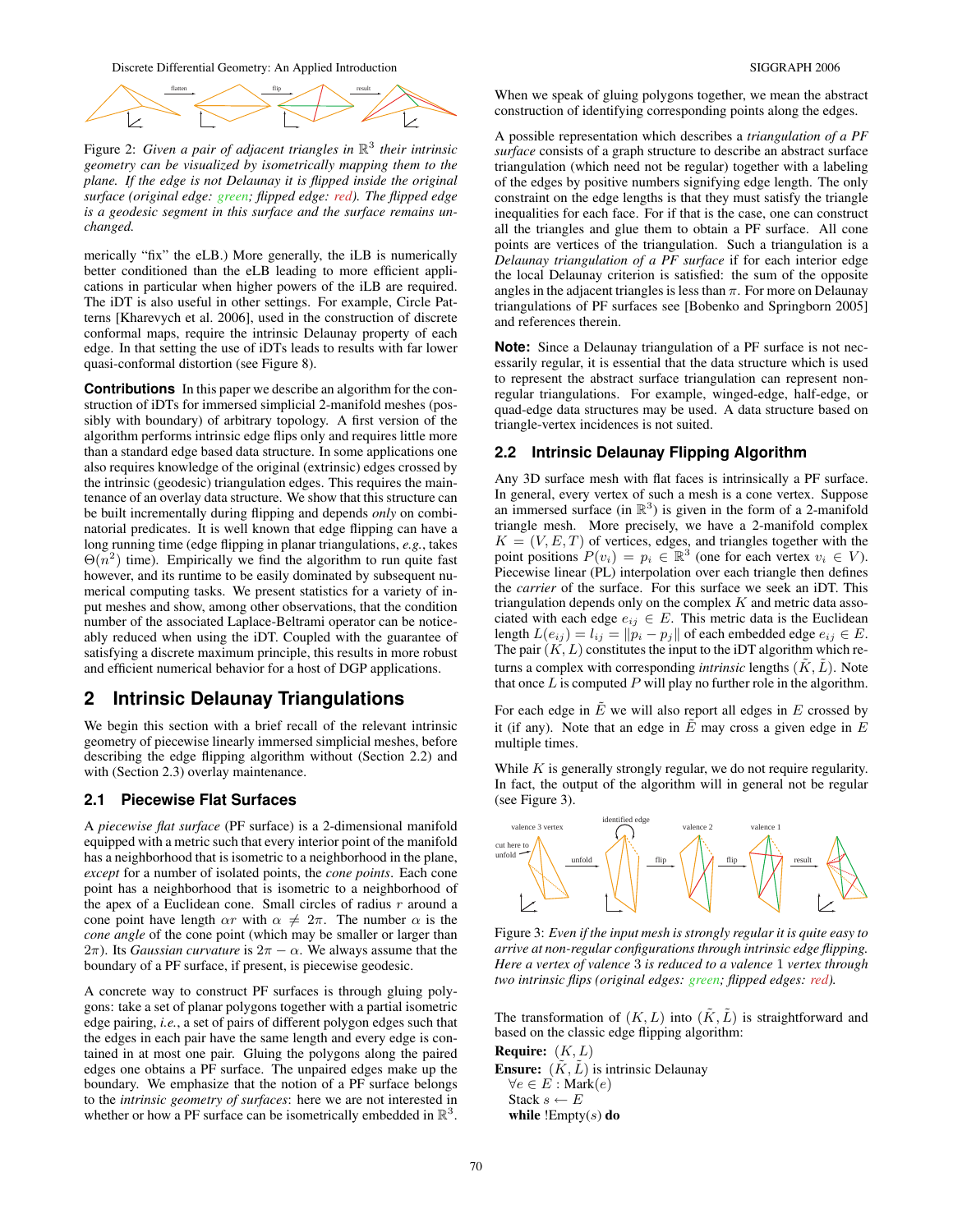```
e_{ij} \leftarrow Pop(s) and Unmark(e_{ij})if !Delaunay(e_{ij}) then
       e_{kl} \leftarrow Flip(e_{ij}) and compute l_{kl}for all e \in \{e_{kj}, e_{jl}, e_{li}, e_{ik}\}\ do
           if \text{Mark}(e) then
              Mark(e) and Push(s, e)end if
       end for
   end if
end while
return (\tilde{K}, \tilde{L}) \leftarrow (K, L)
```
The predicate Delaunay $(e_{ij})$  returns true for boundary edges. For interior edges it checks whether the edge  $e_{ij}$  is locally Delaunay using only the edge lengths of the two adjacent triangles  $t_{ijk}$  and  $t_{lij}$ . The edge is locally Delaunay iff  $\alpha_{ij}^k + \alpha_{ij}^l \leq \pi$ , where  $\alpha_{ij}^k$  and  $\alpha_{ij}^l$  are the angles at k respectively l opposite the edge  $e_{ij}$ . Using the Cosine Theorem one may calculate  $\alpha_{ij}^k + \alpha_{ij}^l$  as

$$
\alpha_{ij}^k + \alpha_{ij}^l = \cos^{-1}\left(\frac{l_{kj}^2 + l_{ik}^2 - l_{ij}^2}{2l_{kj}l_{ik}}\right) + \cos^{-1}\left(\frac{l_{jl}^2 + l_{li}^2 - l_{ij}^2}{2l_{j}l_{li}}\right).
$$

Alternatively one may compute the cotan weight of the LB operator

$$
w_{ij} = \frac{1}{2} \left( \cot \alpha_{ij}^k + \cot \alpha_{ij}^k \right)
$$

directly from the edge lengths. Using  $l_{ijk}^{\pm \pm \pm} = \pm l_{ij} \pm l_{jk} \pm l_{ki}$  as shorthand for signed sums of edge lengths around a triangle  $t_{ijk}$  we get

$$
\tfrac{1}{2}\cot\alpha_{ij}^k = \frac{l_{ijk}^{++}l_{ijk}^{-++} - l_{ijk}^{+-}l_{ijk}^{++}}{4\sqrt{l_{ijk}^{++}l_{ijk}^{-++}l_{ijk}^{++}l_{ijk}^{++}l_{ijk}^{++}}}
$$

and the analogous formula for  $\frac{1}{2} \cot \alpha_{ij}^l$ . This expression follows from the half-angle theorem

$$
\tan \frac{\alpha_{ij}^k}{2} = \sqrt{\frac{l_{ijk}^{+-+} l_{ijk}^{++-}}{l_{ijk}^{+++} l_{ijk}^{-++}}
$$

using  $\tan(2x) = 2 \tan x/(1 - \tan^2 x)$ . The edge  $e_{ij}$  is locally Delaunay iff  $w_{ij} > 0$ . This latter implementation of the Delaunay predicate avoids inverse trigonometric functions. Also, one may reuse the final weights  $w_{ij}$  to calculate the iLB operator (see Section 3).

The fact that this algorithm terminates is shown in [Indermitte et al. 2001]. The proof is essentially the same as for planar triangulations. Infinite loops cannot occur because a suitable function on the set of triangulations decreases with every edge flip. In the case of PF surfaces an added complication results from the fact that the number of triangulations on a fixed vertex set may be infinite. So an additional requirement for a "suitable function" is that it is unbounded on any infinite set of triangulations. That the output  $(K, L)$  is globally intrinsic Delaunay, *i.e.*, that the local Delaunay property implies a global empty circumcircle property, requires some more work [Bobenko and Springborn 2005].

#### **2.3 Incremental Overlay**

The information contained in  $(\tilde{K}, \tilde{L})$  is sufficient to assemble the iLB operator and perform computations with it. In some applications the resulting values (at vertices) are to be interpolated across the carrier surface. Recall that the carrier surface is defined through PL interpolation with respect to the input triangulation. However, the data arising from a computation using the iLB operator is most naturally PL interpolated with respect to the iDT. To be able to perform both types of interpolation simultaneously, as is required in texture mapping, for example, one needs a graph structure representing the overlay of both triangulations K and  $\tilde{K}$ . We describe an incremental algorithm which maintains this overlay during flipping.

We maintain a graph structure (*e.g.*, a half-edge data structure) which describes, at each stage of the flip algorithm, the overlay of the original triangulation and the current one. The vertices of the original and of the current triangulation (they have the same vertex set) are also vertices of the overlay graph. Additionally the overlay graph contains vertices corresponding to points where an edge of the original triangulation is crossed by an edge of the current triangulation. These we will not call vertices but *crossings*. The overlay graph structure distinguishes between vertices and crossings so that we can tell them apart. The edges of the overlay graph we will call *segments* because they are segments of edges of the original and current triangulations. Each *segment* is labeled red, green, or yellow: green if it is part of an edge that belongs to the original triangulation but not the current one (we will also call such an *edge* a green edge), red if it is part of an edge that belongs to the current triangulation but not the original one (a red edge), and yellow if it is part of an edge that belongs to both the original and current triangulation (a yellow edge). Note that from this overlay graph structure one can reconstruct both the original and the current triangulation. Green (red) *edges* correspond to sequences of more than one green (red) *segment*, because an edge of the current triangulation that does not belong to the original triangulation must cross an original edge (and vice versa). A yellow edge on the other hand corresponds to a single yellow segment, because such an edge cannot cross any other edges. Each crossing has four adjacent segments which are alternatingly colored green and red.

Initially, the original triangulation is also the current one, so it is also the overlay graph, with all edges being yellow segments. Performing a flip now requires updates of the overlay graph. We will see that this requires only combinatorial information. After the new combinatorics are established, the edge lengths can be updated independently.

**Updating the Overlay Topology** We illustrate this using the examples shown in Figure 4. First, consider the flip shown on the left. The horizontal red edge (consisting of four segments) which is to be flipped, is removed. This requires merging of pairs of green segments (previously crossed by the red edge) incident to red/green crossings. This leaves us with a red quadrilateral (formed by the two triangles incident on the edge) with five green segments on its interior. Inserting the (vertical) flipped red edge will lead to some new crossings with green segments. Importantly, we can tell which of these green segments will be crossed and in what order: The green segments that are crossed are those that are incident to the left as well as right boundary of the quadrilateral. (In this accounting the top and bottom vertices do not belong to either boundary.) This eliminates two of the five segments from further consideration. The remaining segments are incident to the boundaries *in the same order* as they are crossed by the flipped red (vertical) edge. This is so because there are no vertices in the interior of the quadrilateral and crossings cannot occur between green segments. So we know which green segments to split and how to insert the flipped red edge. *None of these considerations required any coordinates or lengths.*

The flip shown on the right of Figure 4 illustrates the special case when a yellow edge is flipped, or, vice versa, a red edge is flipped *onto* a green edge. The procedure is the same as described above, except that flipping a yellow edge does not lead to its removal but rather only to a color change (making it green). Reversely, if a red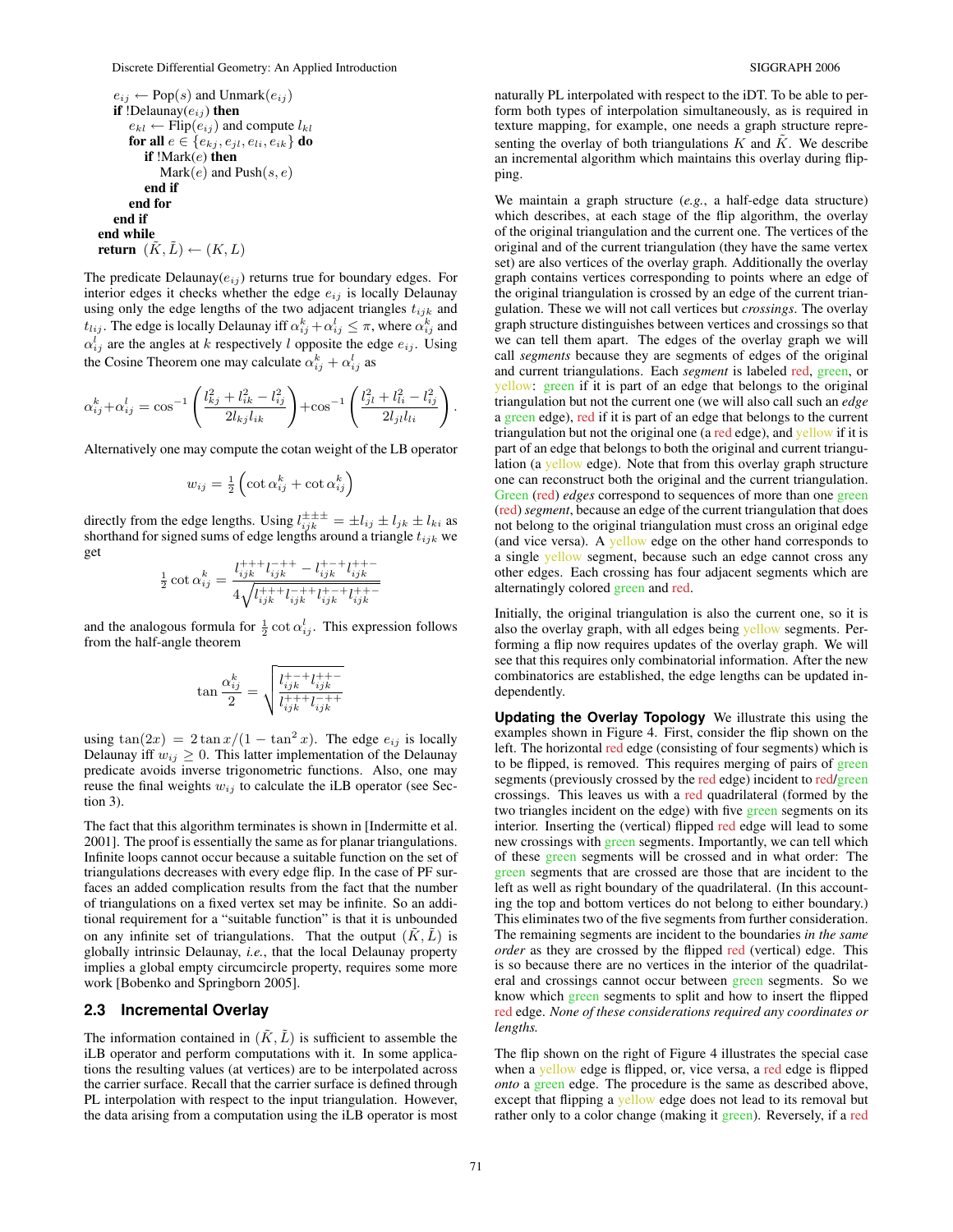Discrete Differential Geometry: An Applied Introduction SIGGRAPH 2006



Figure 4: *Maintaining the overlay topology. Left: the common case when a red edge is flipped and remains red. Right: the special cases when a yellow edge is flipped, or, reversely, a red edge is flipped onto a green edge. Each case also illustrates a variety of possible green/red crossings.*

edge is flipped onto a green edge, the result is a yellow edge.

In either example, some or all of the four boundary edges of the quadrilateral might be yellow instead of red. Such edges do not contain any crossings. The procedure remains the same. This concludes the description of all possible cases.

**Updating Edge Lengths** First note that during the algorithm, lengths of segments are not required, only lengths of edges. If actual crossing intersection points, *e.g.*, in terms of segment lengths, are required, one can find these by laying out the quadrilateral hinge of a given edge. We may think of segment lengths as barycentric coordinates with respect to their containing edge (and its length). Assuming that all segment lengths are known before an edge flip, one can lay out an isometric copy of the red quadrilateral in the plane and obtain coordinates for the four vertices and all crossings of green segments with the boundary. These can be used to obtain coordinates for the new crossings of green edges with the flipped edge, and thus to calculate the new segment lengths. The layout process must be able to cope with identified edges/segments or vertices, since the triangulation is in general not regular. In particular a given vertex in the mesh may have multiple different  $(u, v)$  coordinates in the layout.

## **3 IDT in Applications**

The discrete Laplace Beltrami operator is central in applications ranging from denoising/smoothing (intrinsic mean curvature flow [Desbrun et al. 1999]), to editing (using the bi-Laplace-Beltrami operator [Botsch and Kobbelt 2004b]), texture mapping (using a pair of discrete harmonic functions [Desbrun et al. 2002]), and construction of discrete minimal surfaces [Pinkall and Polthier 1993], to give but a few references (see also the references in [Grinspun et al. 2005]). In all of these cases one needs to solve (sequences of) linear problems involving a system matrix  $\Delta$  with offdiagonal entries

$$
\Delta_{ij} = -(\cot \alpha_{ij}^k + \cot \alpha_{ij}^l)
$$

for edge  $e_{ij}$  where  $\alpha_{ij}^k$  is the angle opposite to edge  $e_{ij}$  in triangle  $t_{ijk}$  (and similarly for  $\alpha_{ij}^l$ ). The diagonal  $\Delta_{ii}$  holds the negative sum of the off-diagonal entries in that row. (We ignore here scaling factors which arise in various applications.)  $\Delta$  is symmetric and positive definite, given appropriate boundary conditions. These are typically given as desired values (Dirichlet data) or cross boundary derivatives (Neumann data). Non-Delaunay edges in the mesh give rise to negative cotan weights, which leads to a loss of the local (discrete) maximum principle. One symptom of this is the loss of injectivity ("flipped triangles") when computing texture maps. Such issues are entirely avoided if we use the iLB operator, *i.e.*,  $\Delta_{ij}$  depends on the iDT. Note that the *number* of non-zero entries in the matrix is the same for both eLB and iLB, thus having no impact on the operations count in a single application of the matrix to a vector.

Table 1 gives some statistics of the edge flipping algorithm for a number of representative meshes. Comparing the total number of

| Model     | v     | flips | simple | lgst.          | $\kappa_i/\kappa_e$ |
|-----------|-------|-------|--------|----------------|---------------------|
| Cat hd.   | 131   | 45    | 40     | 3              | 0.8114              |
| Bny hd.   | 741   | 380   | 275    | 6              | 0.6139              |
| Bty. Frk. | 1042  | 560   | 364    | 12             | 0.1841              |
| Hygeia    | 8268  | 4017  | 2861   | 6              | 0.1053              |
| Planck    | 25445 | 6417  | 5584   | 5              | 0.7746              |
| Bunny     | 34834 | 2365  | 2283   | $\overline{4}$ | 0.0758              |
| Camel     | 40240 | 17074 | 12618  | 22             | 0.7218              |
| Horse     | 48485 | 3581  | 3127   | 7              | 0.6734              |
| Feline    | 49864 | 12178 | 10767  | 7              | 0.5746              |

Table 1: *Statistics for some representative meshes. Number of: vertices; edge flips; flipped edges crossing only two original triangles; maximal number of segments in an iDT edge; and condition number improvement as ratio for iLB and eLB). All runs were well under 1 second on a 2GHz Athlon.*

flips with the number of iDT edges which cross exactly two original triangles ("simple") we see that this simplest case is by far the most common. The other extreme is the iDT edge consisting of the most segments, *i.e.*, crossing the longest ("lgst.") chain of original triangles. These are generally also short with the notable exception of the Camel where the longest chain of segments is length 22. An aggregate measure is the total number of crossings generated for all iDT edges: Max Planck (7167), Bunny (2434), Camel (25043), Horse (4027), and Feline (13317). Here the Camel stands out with more than half as many crossings as original vertices. More typical are cases such as Horse and Feline. At the extreme are high quality remeshes such as those of Botsch and Kobbelt [2004a] with rarely more than a small handful of non-Delaunay edges.

Figure 5 shows a histogram of coefficients for the iLB versus eLB operator for the Hygeia model (other models have similar histograms). Obviously there are no negative coefficients anymore, but we also see a noticeable decrease in the number of large coefficients.



Figure 5: *Histogram of coefficients in the eLB versus iLB operator for the Hygeia model.*

For numerical considerations the most relevant figure of merit is the condition number of the Laplace-Beltrami operator, which we evaluate by considering the ratio of iLB  $(\kappa_i)$  to eLB condition number ( $\kappa_e$ ). Generally we find an improvement between 20% and 40%, due to the largest eigenvalue being decreased (as predicted by theory [Rippa 1990]). Notable outliers are the "Beautiful Freak" dataset [Desbrun et al. 2002], which was specifically engineered to be challenging (80% improvement) and the Bunny (over 90% improvement).

The numerical improvements in the iLB operator over the eLB are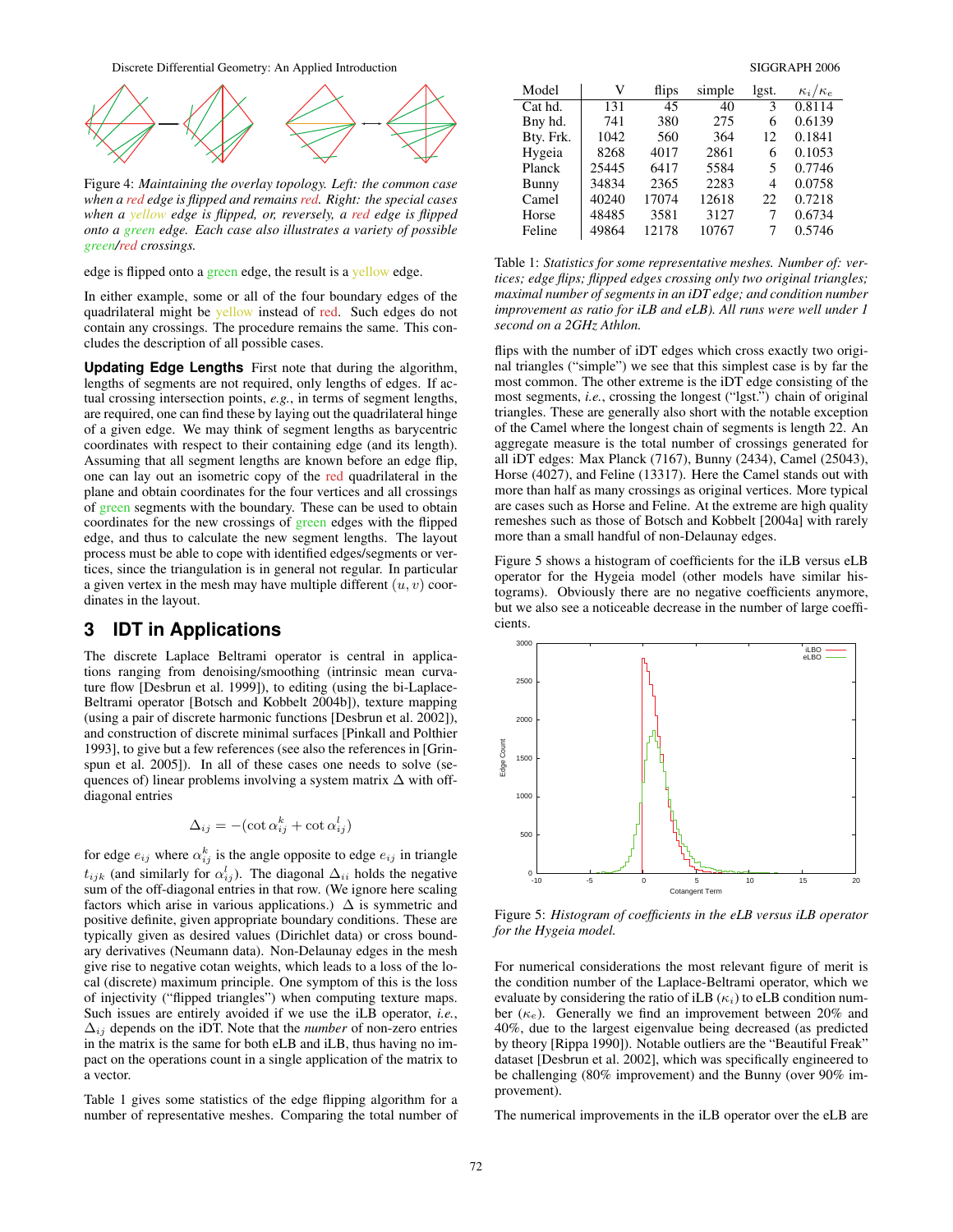also noticeable in the quality of discrete harmonic parameterizations [Desbrun et al. 2002; Lévy et al. 2002; Mercat 2001; Gu and Yau 2003]. In this case the overlay graph is required to properly interpolate the induced texture mapping functions. Figure 6 shows the original triangulation (left column) and iDT (right column) for the "Beautiful Freak" dataset when mapped to the texture plane using Dirichlet (disk) boundary conditions. The resulting checker board pattern when mapped onto the surface is shown below. (Note that because of the Dirichlet boundary conditions we do not expect the resulting texture to be conformal.) The distortion in each triangle



Figure 6: *Original (left column) and iDT (right column) of the Beautiful Freak dataset (Dirichlet boundary conditions). Texture plane image and resulting checker board mapping onto the surface.*

can be visualized by plotting the ratio of largest to smallest singular value of the Jacobian. In the case of conformal parameterizations this ratio can be as low as unity. Figure 7 compares the results for original triangulation (left column) and iDT (right column) with Dirichlet (top) boundary conditions to the disk (see Figure 6) and natural boundaries (bottom). As expected the distortion is overall lower for natural boundaries, but even in that case there is still a marked difference between original triangulation and iDT.

The lowering of distortion is also noticeable in other parameterization applications. Kharevych *et al.* [Kharevych et al. 2006] used circle patterns to compute discrete conformal mappings for embedded meshes. Briefly, in this approach discrete conformal mappings for triangle meshes (of arbitrary topology) are computed via triangle circumcircles and the angles they make with one another at shared edges. A requirement of the underlying theory is that all these angles be in  $[0, \pi]$ . While this can be enforced through clipping illegal values to the nearest legal value, a better approach is to change the combinatorics of the triangulation so that it is iDT. Figure 8 compares the distortion for two datasets when using the original triangulation (left column) and iDT (right column).

## **4 Conclusion**

Given a triangle mesh annotated with lengths for every edge (assuming these lengths satisfy the triangle inequality) an intrinsic Delaunay triangulation is well defined and can be found with the help of a simple and low cost edge flipping algorithm. If explicit representations of the iDT edge crossings are required, an overlay graph can be incrementally maintained, using only combinatorial considerations. For applications which require a discrete Laplace-



Figure 7: *Comparison of distortion (ratio of large to small singular values of Jacobian) between original triangulation (left column) and iDT (right column) for Dirichlet (top row) and natural (bottom row) boundary conditions.*

Beltrami operator (*e.g.*, denoising, parameterization, editing, simulation), defining it over the iDT has numerical advantages from improved condition numbers to lower error in the computations, and a reduced need for special case handling.

Clearly an (embedded) mesh which is intrinsically Delaunay to begin with is most desirable. It would be interesting to explore this as a constraint in remeshing algorithms, be they for static, or dynamically deforming, surfaces. Finally, we mention the challenge of making the algorithm robust. While we have not experienced any problems in our experiments, correct execution (and termination) of the implementation of the algorithm may require more than simple floating point arithmetic.

**Acknowledgments** This work was supported in part by NSF (CCF-0528101), DFG Research Center MATHEON "Mathematics for Key Technologies", DOE (W-7405-ENG-48/B341492), the Caltech Center for Mathematics of Information, nVidia, Alias, and Pixar. Special thanks to Mathieu Desbrun, Yiying Tong, Liliya Kharevych, Herbert Edelsbrunner, and Cici Koenig.

## **References**

- BOBENKO, A. I., AND SPRINGBORN, B. A., 2005. A discrete Laplace-Beltrami operator for simplicial surfaces. Preprint [http://www.arxiv.org/math/0503219.](http://www.arxiv.org/math/0503219)
- BOTSCH, M., AND KOBBELT, L. 2004. [A Remeshing Approach to](http://graphics.ethz.ch/~mbotsch/publications/sgp04.pdf) [Multiresolution Modeling.](http://graphics.ethz.ch/~mbotsch/publications/sgp04.pdf) In *Symp. on Geom. Proc.*, 185–192.
- BOTSCH, M., AND KOBBELT, L. 2004. [An Intuitive Framework](http://www-i8.informatik.rwth-aachen.de/publications/downloads/modeling.pdf) [for Real-Time Freeform Modeling.](http://www-i8.informatik.rwth-aachen.de/publications/downloads/modeling.pdf) *ACM Trans. on Graphics 23*, 3, 630–634.
- DESBRUN, M., MEYER, M., SCHRÖDER, P., AND BARR, A. 1999. [Implicit Fairing of Irregular Meshes using Diffusion and](http://multires.caltech.edu/pubs/ImplicitFairing.pdf) [Curvature Flow.](http://multires.caltech.edu/pubs/ImplicitFairing.pdf) In *Comp. Graphics (Proc. of SIGGRAPH)*, 317–324.